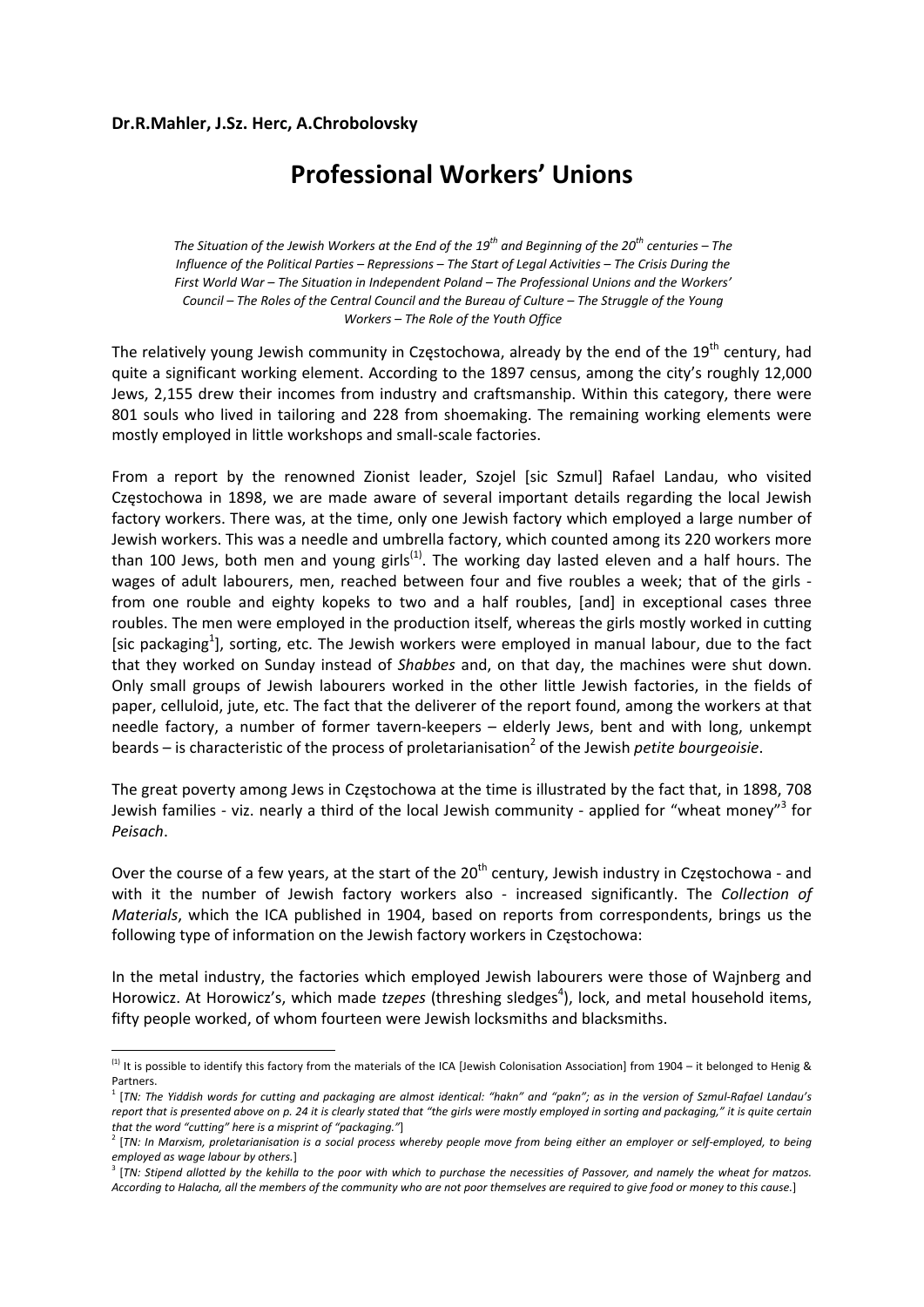In the toy industry, there were fifteen Jewish factories, each of which employed between fifteen and fifty labourers. Together, all these factories employed a total of 300 workers, of whom 80% were Jews. The largest factories were those of the toy industry's old pioneer, Szaja, of his five sons, of Hamburger & Hocherman and of Szmulewicz. The labour was exclusively manual. Only two toy factories had motors. The "factory buildings" were little hovels, which looked exactly like little dwellings. In the majority of these factories, 60% of the workforce consisted of youths and children<sup>(2)</sup>, mainly girls. The working day lasted between twelve and fourteen hours. The method of payment was by piece-work, so that workers developed such velocity, that one labourer on his own could finish twenty‐five gross ‐ i.e. 3,600 pieces a day ‐ of a specific toy. The rate of payment varied according to the type of toy. One, who cast little lead roosters, would receive no more than four kopeks for a gross (twelve dozen); with other toys, the rate reached twenty, forty [kopeks] and even a rouble and a half for a gross. By this system, the weekly wages for children under fifteen reached from eighty kopeks to one rouble and twenty kopeks; youths over fifteen would receive between one rouble and eighty kopeks to two and a half roubles a week; adult workers had between three and four and [even] five roubles a week, and those, who earned between seven and nine roubles, were rare exceptions.

Of the three large haberdashery factories - such as buttons, needles, pins, cufflinks, metal and celluloid handles, etc., the largest one was that of the Grosman brothers. It did not employ even one Jew amongst its 200 workers and it was only in the administration that four Jews were employed. To compensate, at the Szaja & Rozensztajn mother‐of‐pearl button factory, almost all the workers were Jewish ‐ 68 out of 70. At the Henig & Partners needle and umbrella factory, Jews made up half of the 160‐180 labourers. In order to observe *Shabbes*, the Jews, who worked machines, would be employed only for five days a week. The Jewish labourers, who worked six days a week, only engaged in handwork. The director of this factory, Werde, not only personally hired a large number of Jewish metalworkers who had completed the local Crafts School, but also propagated the idea of hiring Jews amongst the local Jewish manufacturers. Notwithstanding, in Częstochowa, there were six needle factories owned by Jews, which did not employ even a single Jewish worker. The wages of labourers in this branch of industry had increased very little by comparison to the situation in 1898. At Henig's factory, girls earned from thirty to sixty kopeks per day. Adult men [earned] from half a rouble to one rouble and twenty kopeks. Some of the Jewish haberdashery factories, such as Szaja & Rozensztajn, and even Grosman - just like some of the toy factories - gave out work to exclusively Jewish home‐based labourers. Their work consisted of sewing the buttons onto pieces of cardboard, dressing the toys, etc.

The furtive and radiant tidings of freedom and the fight for a better life passed through these little factories and workshops like a spring breeze in a land of winter. The SS, Bund, [and] *Poalei Zion* parties, who spoke to them in their mother-tongue, organised them according to their factories, branches and professions, leading strikes and achieving shorter working hours and higher wages.

This was the beginning. In 1906, following the "Constitution" [viz. the October Manifesto] and the state of war, the main work of the parties was focused on the Professional Movement. Professions, such as the women who made ladies' hats and adorned them in the shops and the *Aleje*, organised themselves and went on strike. For them, it was necessary to print announcements in Polish, because the majority of them spoke only Polish, and to select elegant young men who would have an influence over them.

The greatest and hardest struggle that took place between the workers and their employers was that of the bakers. The employers could not make peace with the idea that, of the three hours of

<sup>&</sup>lt;u> 1989 - Johann Barn, amerikansk politiker (d. 1989)</u> <sup>4</sup> [TN: Farming implement which consists of a board whose bottom side is covered with sharp metal blades, and is dragged over cereals to *separate the grain from the chaff.*]

<sup>(2)</sup> From the memories of many *Częstochowers* in America, many children were so small, that a crate had to be placed under them for them to be able to reach the table that was their workplace.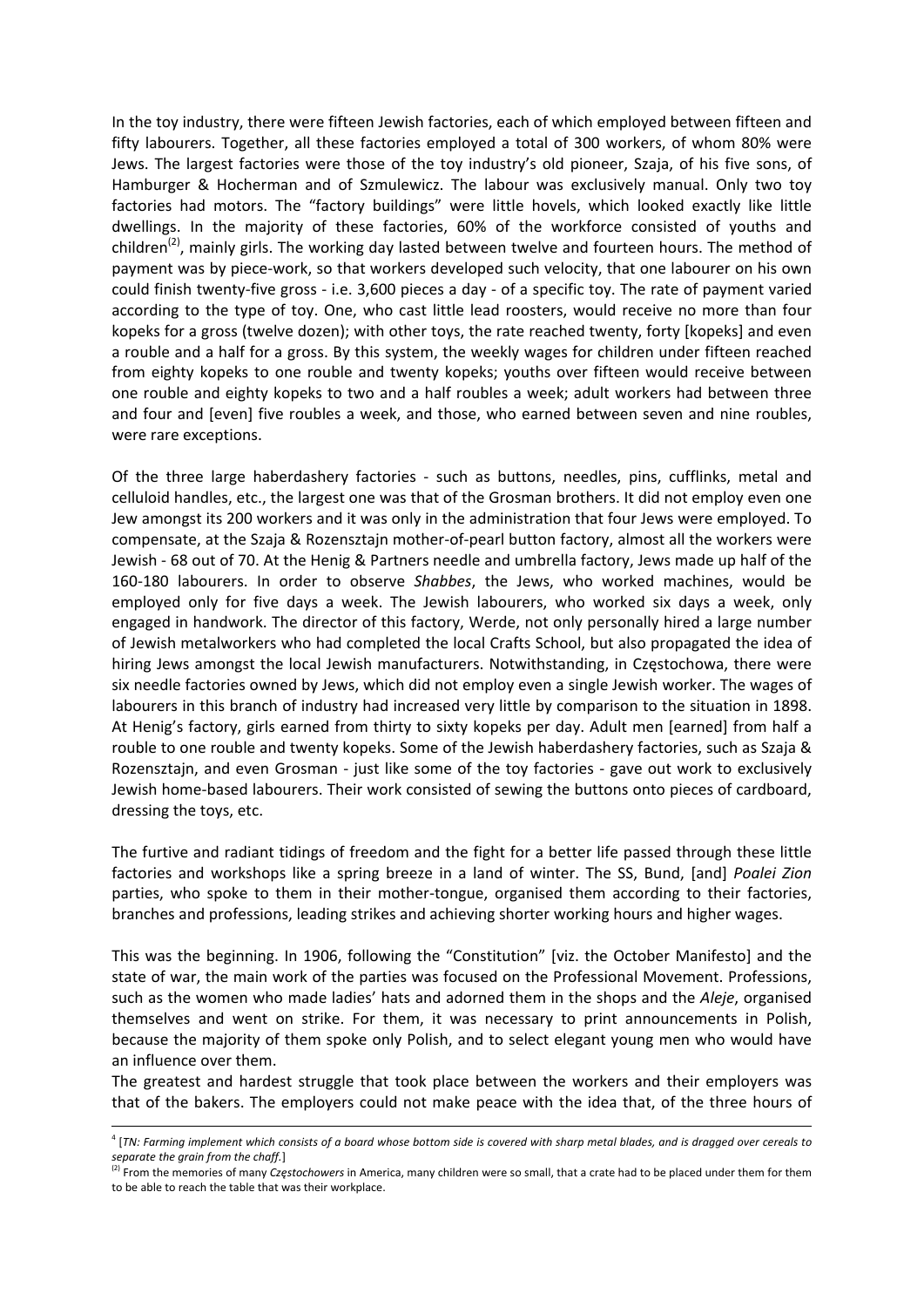

*Częstochowa Bakers' Union, with Cyna Orzech (in centre) as Chairman*

sleep on top of the *piekarnik* (oven) that the bakery workers had, a normal working day should consist of at least ten to twelve hours. They made denunciations, [and] hired bruisers and provocateurs. One of them was actually shot and almost all the leaders of the bakers' workers were sent to Siberia or other places in Russia.

We may glean a concept of the activity of the Professional Union of Tailors and Seamstresses from the financial report which was published in the Bundist *Volkszeitung* [People's Paper] dated  $1<sup>st</sup>$  July 1907. This report encompasses the period from  $1<sup>st</sup>$  December 1906 to  $10<sup>th</sup>$  June 1907:

| (in roubles and kopeks)                  |             |
|------------------------------------------|-------------|
| Balance brought forward                  | 16.00       |
| Admission and weekly membership fees     | 85.36       |
| Received from a men's master tailor      | 10.00       |
| Received from a women's master tailor    | 5.00        |
| Received from a master of white linen    | 3.00        |
| Received from a stocking-maker           | 2.50        |
| Received from a men's tailor             | <u>2.00</u> |
| Total                                    | 123.86      |
| <b>Expenditures:</b>                     |             |
| Unemployed                               | 2.47        |
| Strikers                                 | 5.50        |
| [Tailors] travelling through             | 2.35        |
| Seals                                    | 4.00        |
| Lodgings                                 | 2.05        |
| Stationary supplies                      | 0.95        |
| Library                                  | 6.00        |
| Volkszeitung                             | 3.00        |
| Loans to the Organisation                | 5.00        |
| Admission booklets with notepads         | 5.04        |
| Loans to 5 members                       | 15.05       |
| Members that travelled away              | 10.80       |
| Total                                    | 62.21       |
| <b>Balance remaining in the treasury</b> | 61.65       |

## **Proceeds:**

The proceeds from individual master tailors, which appear in this interesting report, presumably consist of monetary fines for breaking an agreement, for defamations, etc.

As the Reaction intensified, the Tsarist police also applied themselves to the workforce's financial organisations – to the professional unions. They would conduct raids on these unions, confiscating the seals and documents, and exacting other forms of persecution. In these cases, when the police seized the seals, the unions announced it publicly and declared the old seals void. If, for instance, the seals had been circular, the new ones were made square, so that they could be easily differentiated. The police would also carry out searches in the homes of union activists and of striking workers.

These repressions did not have the power to completely disrupt the professional organisations. In 1907, and even in 1908, when in an array of towns and *shtetls* in the Polish provinces the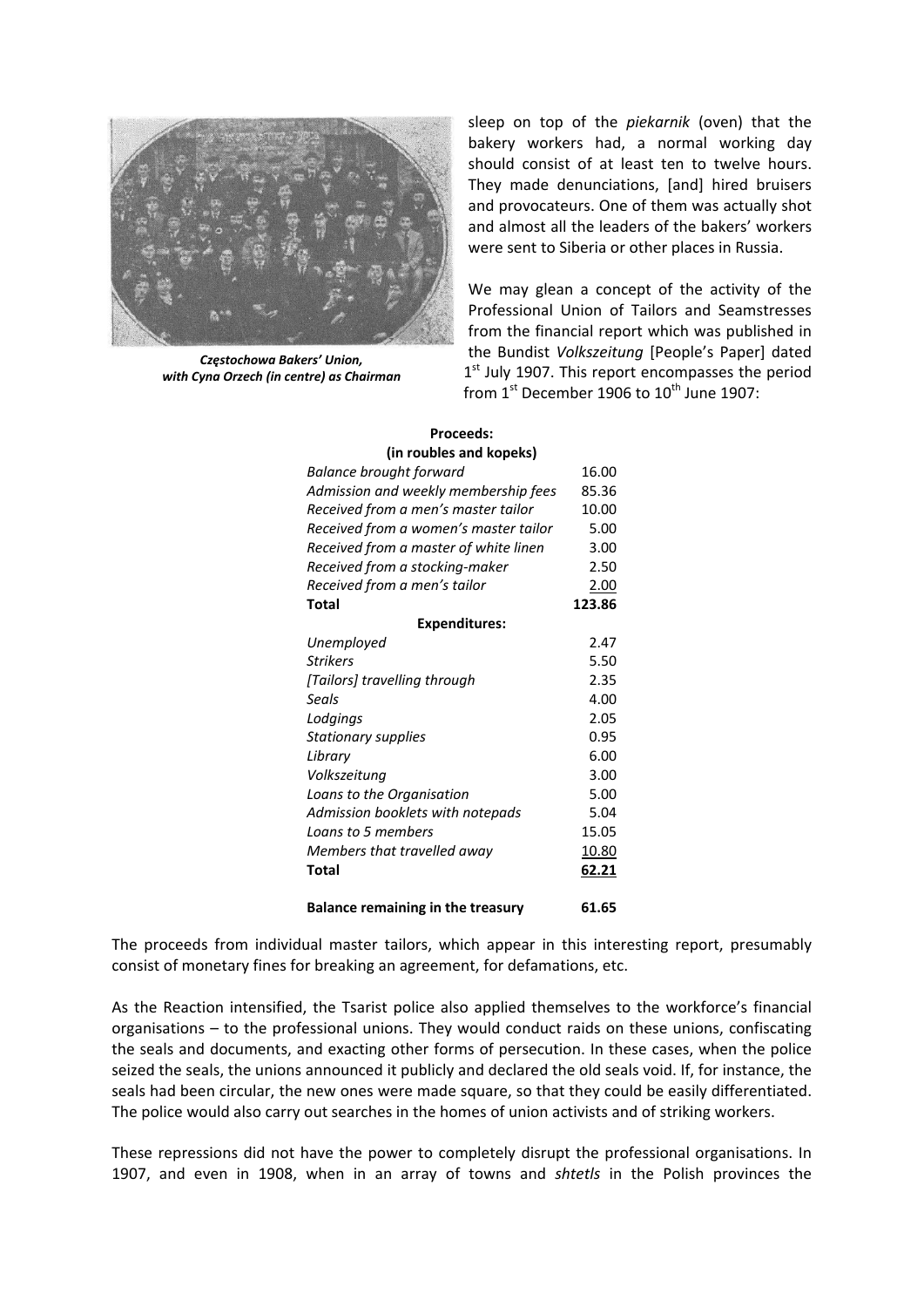Professional Movement was stifled by the Reaction, the professional unions in Częstochowa still endured. At the end of 1908, even in Częstochowa, the professional unions all but disappeared from the face of the earth – but even then, the Tsarist regime was unable to stifle the aspiration for a free and humane life, which the Freedom Movement aroused in the working masses. There were, in fact, strikes during the entire period in the large factories such as Mottes', Peltzer's, Wajnberg's, etc., and the Jewish workers in the little factories and workshops held clandestine profession‐related meetings with great frequency, presenting collective demands to the employers.

In the large factories, the Christian Workers Association was active amongst the Christian labourers. It was an organisation established by the clergy to draw the workers away from the Socialist parties. Hand in hand with the anti‐Socialist propaganda, needless to say, went the antisemitic hatred of this "Christian" association. In independent Poland, they were known under the name "*Chadekes*" <sup>5</sup> or "Christian Democrats", and they surpassed the "*Endekes*" with their reactionary politics and hatred of Jews.

Nevertheless, the majority of the Polish workforce in Częstochowa did not allow itself to be led astray by these haters of the working class.

In 1912, at an appointed hour, the sirens of most of Częstochowa's factories gave five signals in protest against the Tsarist regime's mass‐murder of the workers at the goldmines [by the River] Lena, in Siberia.

In 1913, a law was passed concerning the implementation of health maintenance organisations (HMO) in the factories which employed large numbers of labourers. The new aspect of this law was that the workers of every factory could choose their own representatives in the administration of the HMO. In the large factories, where only Christian labourers worked, an energetic agitation was conducted amongst the workers to participate in these elections. The Jewish workers in the little factories and workshops remained largely indifferent to the matter.

To compensate, that same year, a broad movement began amongst Jewish labourers to establish legal professional unions, according to the law that was published at the time by the Tsarist government.

The new law was actually nothing more than the administration of the old *Zubatowszczine* (Zubatov ‐ a gendarme officer, who proposed that the workers in Russia have an opportunity to organise in professional unions in order to draw them away from the political struggle), but the Jewish labourers used the law for their own benefit and organised a wide range of professional unions. The initiative came mainly from Łódź, where the Central [Offices] had been first established. The professional unions in Częstochowa were branches of these.

The first legalised professional union was that of the woodworkers. The inauguration meeting was held in the hall of the Craftsmen's Club on Saturday,  $30<sup>th</sup>$  November 1913. The chairman was M. Felzensztajn, Chairman of the Central Administration in Łódź.

A second representative from Łódź was Dawid Abramson. The speech made by Daniel Zaluski had a strong impact on the audience. Elected to the Administrative Commission were H. Fajwlowicz, Sz. Fajnrajch, Z. Tenenberg, J.F. [**.פ.י** [Guterman and L. Win.

<sup>&</sup>lt;sup>5</sup> [TN: "Chadekes" and the subsequent "Endekes" were the Yiddish appellations for members of the "Chadecja" (Chrześcijańska Demokracja

*<sup>–</sup> Christian Democracy) and "Endecja" (Narodowa Demokracja – National Democratic) parties, respectively.*]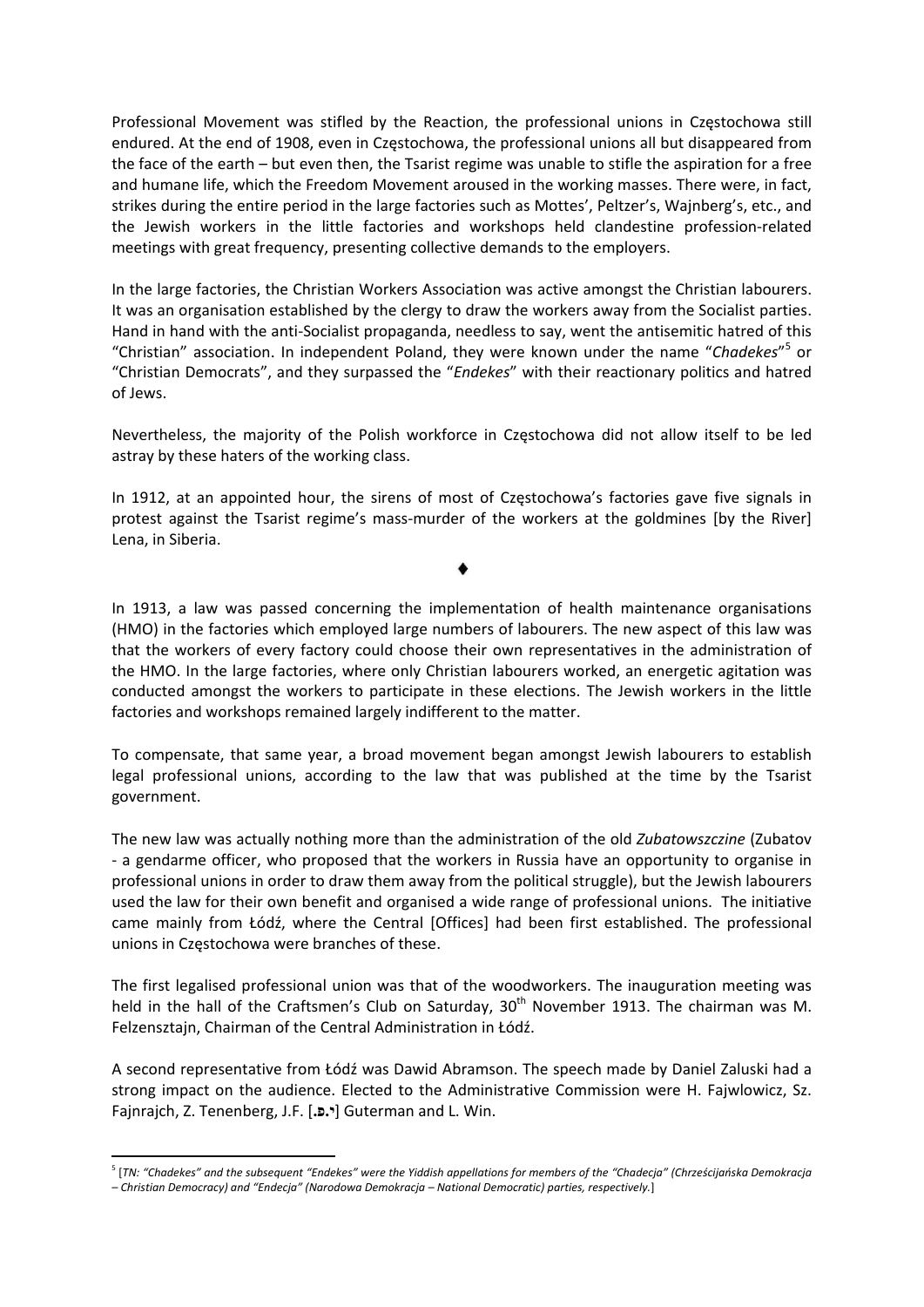We read about the founding of this professional union in an article in *Częstochower Wochenblatt* dated 13<sup>th</sup> December 1913:

*The founding of a professional union for the woodworkers was a true holiday* [yom‐tov] *for class‐aware workers and their friends.*

*Of the apathy and indifference that we witness in bourgeois gatherings ‐ there was no trace at all. One after the other, the workers stood up and demonstrated that the fire of striving for unity, in order to conduct the struggle for their liberation with combined forces, had not yet been extinguished within them – and, one after the other, they congratulated the newly‐ established union as the foundation stone of the Professional Movement in our city.*

On 13th January 1914, we read in the *Częstochower Tageblatt* about the fact that the movement to organise the professional unions had also enveloped other branches of labour:

*Of late, a movement has begun amongst Częstochowa workers to organise professional unions. Just recently, a branch of the woodworking union was founded. The bakers have also organised and, now, measures are being taken to organise professional unions for the box‐ makers, celluloid workers and other occupations. We need not speak of the importance of the professional unions for workers, in general, and the Jewish ones in particular. The Jewish worker has more to endure than all other labourers. He does not know a normal working day and it has, more than once, occurred that it was necessary to have a fundraiser to buy medicines for an ailing labourer.* 

In the years 1913-1914, Jewish professional unions of workers in leather, tailoring, wood, [and] celluloid, and of commercial employees also, were active in Częstochowa. In 1914, the Society of Commercial Employees numbered about 300 members. In 1912, the same union had an income of 3,822 roubles. During that period, an assimilationist spirit still reigned in that union.

In those times, the question of workers' rights for Jewish labourers was also a vexed one. Some of the larger Jewish manufacturers did not allow Jews into their factories as workers. One of those, who boycotted Jewish labour, was the owner of a celluloid factory ‐ Landau. He had once employed a few dozen Jewish male and female workers, but he later made his factory absolutely "*judenrein*" [clean of Jews<sup>6</sup>]. Even some Jewish public activists and pillars of various charitable organisations behaved shamefully towards Jewish workers. Instead of giving the poorer, Jewish classes the opportunity to earn money for bread through their own toil, these strange philanthropists preferred to "help" them by tossing them alms.

In the First World War, under German occupation, economic life came to a standstill, which hit the working population especially hard. Due to the unemployment, many labourers emigrated to Germany. Those, who remained in Częstochowa, tried to alleviate their plight through [communal] self-help. Bakeries and tearooms were opened for Jewish workers. The professional unions, together with the political parties, conducted large communal campaigns in connection with this relief work.

With the rise of an independent Poland, the situation of the Jewish worker was incomparably changed for the worse.

The greater part of the members of the Metal Union which, during the German occupation, was made up of Jews working in the railway workshops, was replaced by Polish workers. Wajnberg's

 <sup>6</sup> [*TN: Term borrowed from the future Nazis.*]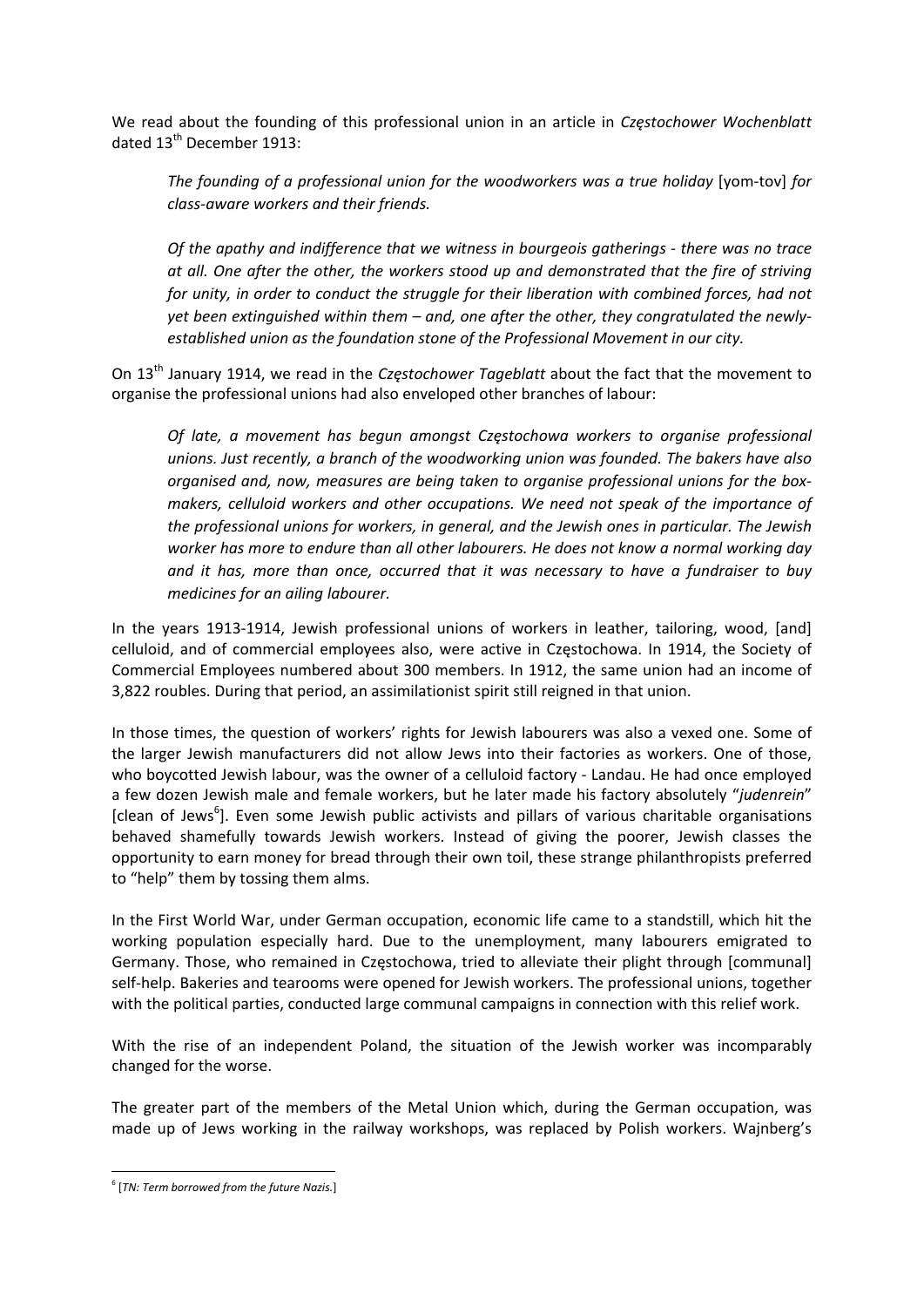factory was utterly paralysed, and was later relocated to the Soviet Union. Landau's factory was completely deserted. *Malarnia*, *Kapeluszarnia* and dozens of other factories, big and small, which had formerly worked for the large Russian market, were now downsized.

But also, independent of the negative effects of the political changes, the War itself left behind a financial devastation from which the city of Częstochowa, just like the rest of the country, was only able to recover from years later.

The number and classification of Jewish workers in Częstochowa, in the first post-War years, are presented in the work *Jewish Industrial Enterprises in Poland*, which was published in Warsaw in 1923 and was based on a questionnaire from 1921, with the aid of the Joint, [and] edited by the engineer E. [**ע**] Heller.

In 1921, there were 1,056 active factories and workshops in Częstochowa, where Jews were employed as contractors or labourers.

An entire row of manufacturing professions were only partly active, or mostly inactive. In the rubber and gum industry, 30% of all enterprises were inactive; in the textile industry – 20%; in metal and toys – 62.5%. In the celluloid comb and felt hat industries ‐ not a single enterprise was active that year!

The 1,056 active factories and workshops are classified according to their separate branches of industry, with the percentage<sup>7</sup> they constituted within all the enterprises:

| 58.0% |
|-------|
| 6.4%  |
| 5.8%  |
| 3.7%  |
| 3.2%  |
| 2.6%  |
| 2.3%  |
| 1.8%  |
| 1.4%  |
| 1.3%  |
| 1.2%  |
| በ.ዓ%  |
| 0.9%  |
|       |

Our eye is caught by the characteristic phenomenon that 58% - nearly three-fifths - of all the enterprises where Jews were employed as contractors or labourers, belonged to the clothing branch.

Of these 1,056 active enterprises, only 588 – viz. not much more than half (55.7%) – employed wage labour and, in the rest of the enterprises, only the owners were employed - sometimes also with the help of family members. All the enterprises employed, during each season, close to four thousand wage labourers – 3,893 people, of whom 26% were the owners, 7.5% family members and twothirds (66.5%) paid workers.

Among the 2,643 paid workers, 1,390 were Jews ‐ roughly 52.5%, or a little over a half. These are the percentages of Jewish labourers in the separate branches of industry:

<sup>7</sup> [*TN: The sum total of the numbers below only comes to 89.5% – 11.5% is unaccounted for.*]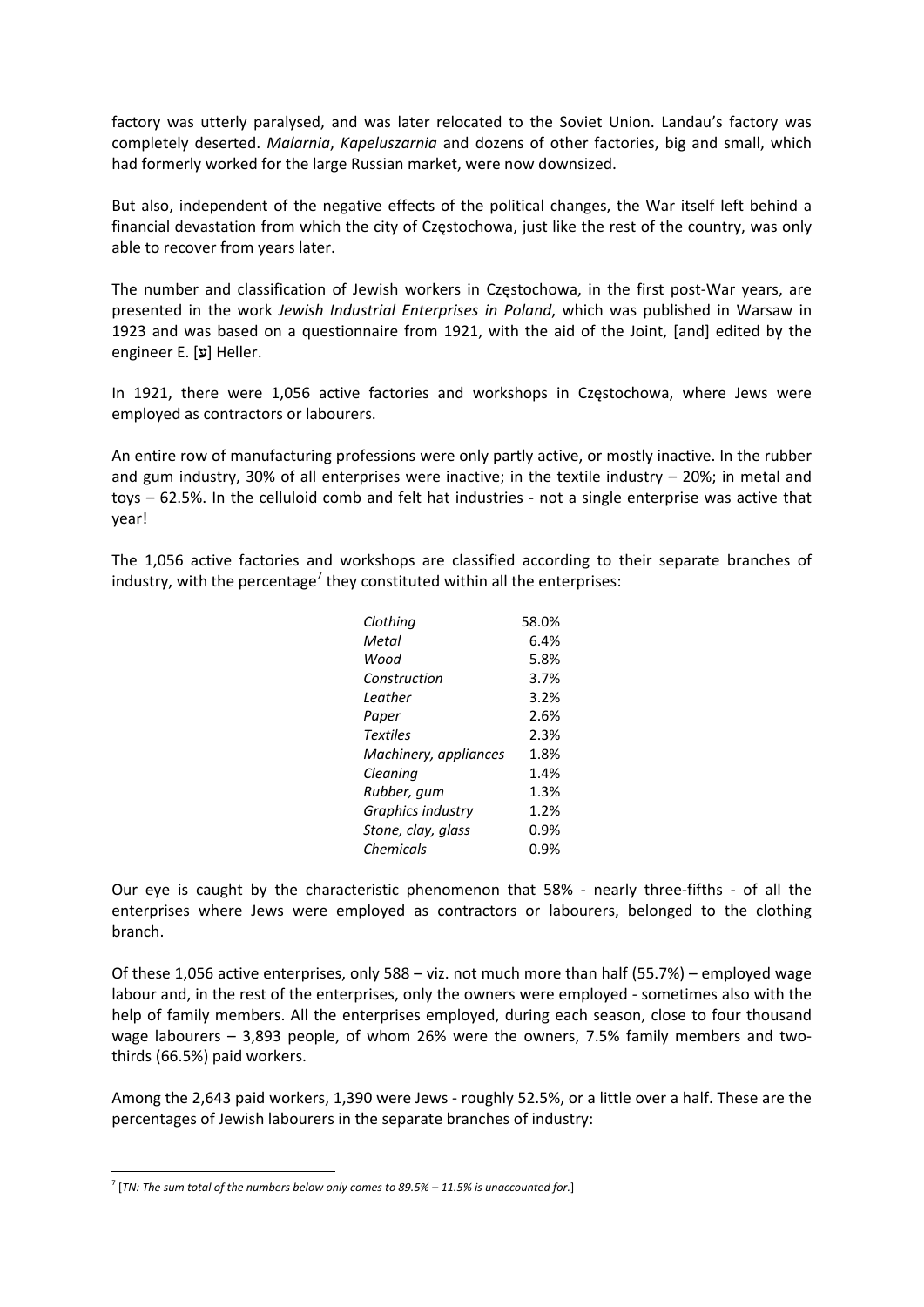| Rubber, gum           | 98.0% |
|-----------------------|-------|
| Clothing              | 95.8% |
| Cleaning              | 88.9% |
| Machinery, appliances | 87.1% |
| Construction          | 81.3% |
| Food                  | 77.0% |
| Paper                 | 36.6% |
| Textiles              | 63.0% |
| Leather               | 56.2% |
| Chemicals             | 51.9% |
| Wood                  | 45.6% |
| Graphics industry     | 40.5% |
| Metal                 | 35.8% |
| Stone, clay, glass    | 9.3%  |

The part the Jewish workers took, however, differed not only in entire branches of industry, but also in occupations within the same branch of industry itself. In this particular, the branch of the metal industry is especially characteristic. This branch employed 508 wage-labourers, of whom, as said, almost 36% were Jews. But, in the separate professions within the metal industry, the number and percentage of Jews were as follows:

| [Profession]         | <b>Workers in total</b> |     | Jews Percentage |
|----------------------|-------------------------|-----|-----------------|
| <b>Smelting</b>      | 186                     | 5   | 2.8%            |
| <b>Metal buttons</b> | 81                      | -31 | 38.3%           |
| Iron chains          | 64                      | 50  | 78.1%           |

We see that, even if the metal industry as a whole numbered over a third Jews amongst its workers, in an occupation such as smelting, which concentrated the largest quantity of labourers of all the professions in the branch, there were no more than five Jewish workers – less than 3% of all the workers in that occupation.

The fact that Jews were, for the most part, splintered into small enterprises, it emerges in an even more evident manner, from [the] other tables that, as a unit, constitute the results of the questionnaire. In the branch of stone, clay, and glass, which employed 699 workers, of whom 9% were Jewish, there were on average 79 workers in each enterprise. By contrast, in clothing – which employed nearly 96% Jews among the paid labourers – there were only 2.2 people in each enterprise. The enterprises in all other branches of industry, which employed mainly Jewish workers, were not much larger. In food, an enterprise which employed on average just three (3.3) people; in construction, less than two (1.9); in cleaning, a little more than two (2.4); in machinery and appliances, also roughly the same amount (2.6). Even in the rubber and gum industry, which was already considered a factory industry, there were on average of less than 9 (8.9) people in each "factory".

The character of production in the Jewish industries also brought with it the fact that Jewish female workers were employed there in larger numbers. In the metal industry, where the general number of Jews was 144, or 31% of all the 585 employees – there were 38 Jewish women working (as compared with 46 non-Jewish women); in the machine industry  $-10$  Jewish women (no non-Jewish women); in rubber (gum) – 19 Jewish women (2 non-Jewish women); in clothing – 131 Jewish women (as compared with just two non-Jewish women).

Unfortunately, the structure of the Jewish workers in Częstochowa, as regards to being dispersed amongst little workshops and little factories, also did not change in the subsequent years. The reason was not solely discrimination on part of the Polish manufacturers, but also on part of the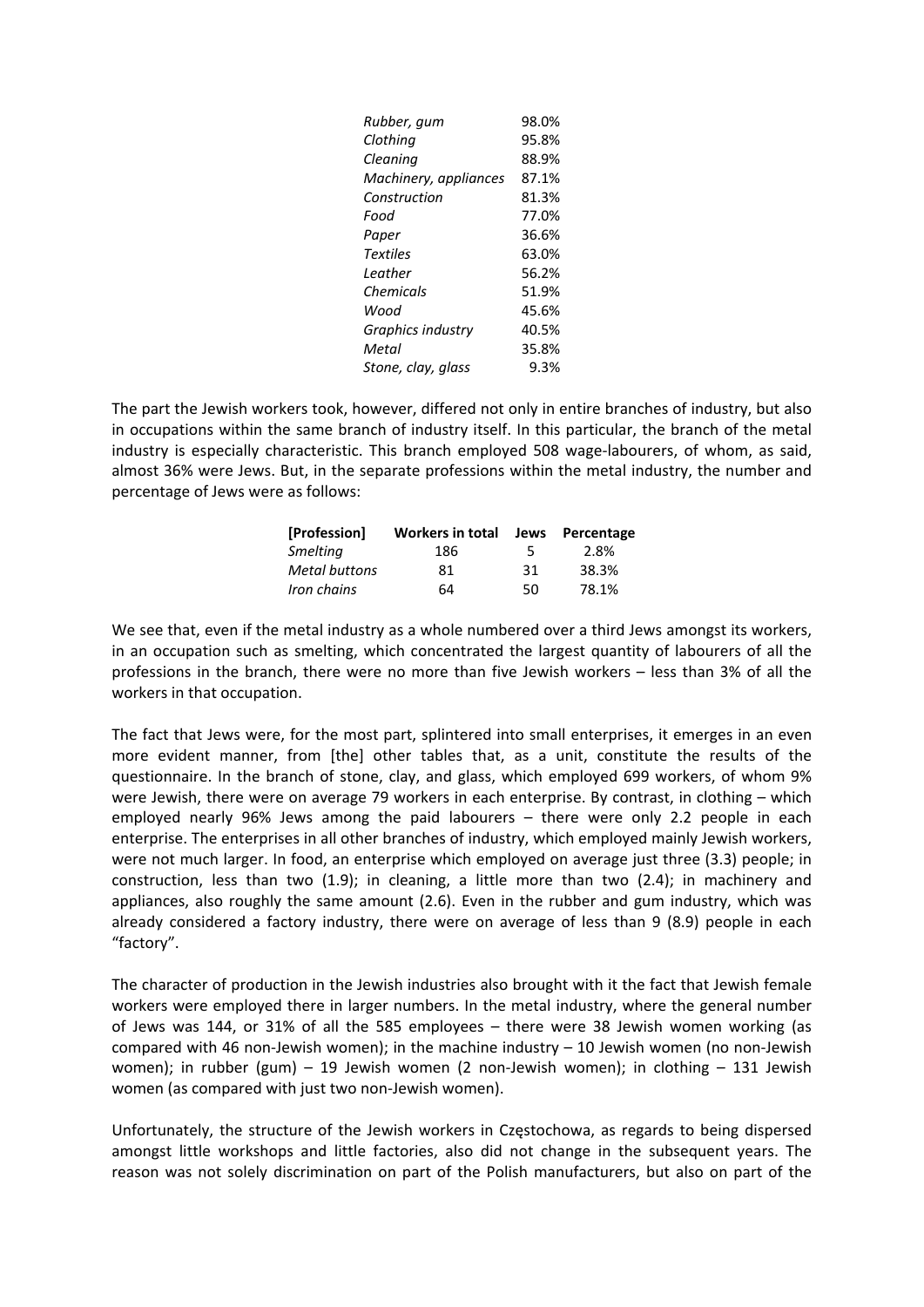Jewish factory owners, who also did not allow Jewish labourers to cross the thresholds of their enterprises. And Częstochowa, after all, did have Jewish men of wealth, who played a significant role in the local, large industry. The jute factory *Warta*, which employed a couple of thousand workers, belonged to Jews. The Jew Kon owned a factory with two thousand workers. Several large factories belonged to the well‐known philanthropist, Henryk Markusfeld. Jews owned the *Gnaszyn* textile factory. An array of other textile, metal and chemical products factories belonged to Jews. Among the thousands of workers in all these factories, one could count the Jews on the fingers [of one hand]. Even in the last few years prior to the Second World War, when the hearts of some of Częstochowa's Jewish manufacturers softened a little, they barely agreed to take a few Jews into their factory offices.

It is only from the vantage point of the Jewish workforce being dispersed into miniature workshops and tiny factories that we are first able to correctly evaluate the tremendous achievement of the Jewish professional unions in organising the Jewish workers to the fight for better economic conditions, for political awareness and for cultural elevation.

Directly following the rise of independent Poland, in 1918‐1919, the Jewish professional unions played a pivotal role in the elections to the local Workers Council, as well as in the local Labour Movement in general. Most of the Jewish professional unions, at the time, concentrated around the Educational Union for Jewish Workers. This association belonged to the SS [Zionist Socialist Workers Party, aka Territorialists] and, later, when the Territorialists merged with the Sejmists [Jewish Socialist Workers Party], it was taken over by the [newly‐founded] *Vereinigte* [United Jewish Socialist Workers Party]. During this period, other professional unions also arose, such as unions for the branches of paper, celluloid and horn, painters, porters and butchers. The greater part of the members in the professional unions, however, was unemployed at the time.

The number of votes cast by the separate branches and professions, during the elections to the Workers Council, gives us an idea both of the organisational strength of the individual professional unions and of their numbers in the proportion of workers according to their occupations:

*Hairdressers – 55; metalworkers – 440; wood branch – 118; celluloid and horn workers – 126; needle industry – 410; leather workers – 126; bakers and confectionary workers (pastry bakers) – 79; butchery workers – 34; paper branch – 62; porters – 174; unspecified trades – 125; others – 126; in total – 1,749 votes, and a certain number of additional votes from Jewish workers in small factories*<sup>8</sup> .

> *\** \* \*

In 1920, the majority of the professional unions were under the leadership of a Central Council, whose Chairman was Raphael Federman and Secretary was Jakow‐Icek Żarnowiecki.

At the time, the law regarding the HMOs [workers' health programs] did not yet exist in Poland. The Central Council organised medical care for its members. Every professional union paid a certain sum, for every member, into the Central Council's HMO.

To this purpose, a workers' rescue aid committee was created within the Central Council, which supported the unemployed and their families, and provided members with medical assistance.

 $8$  [TN: These are most likely the "others - 126" at the end of the listing, as they are not included in the sum of 1,749.]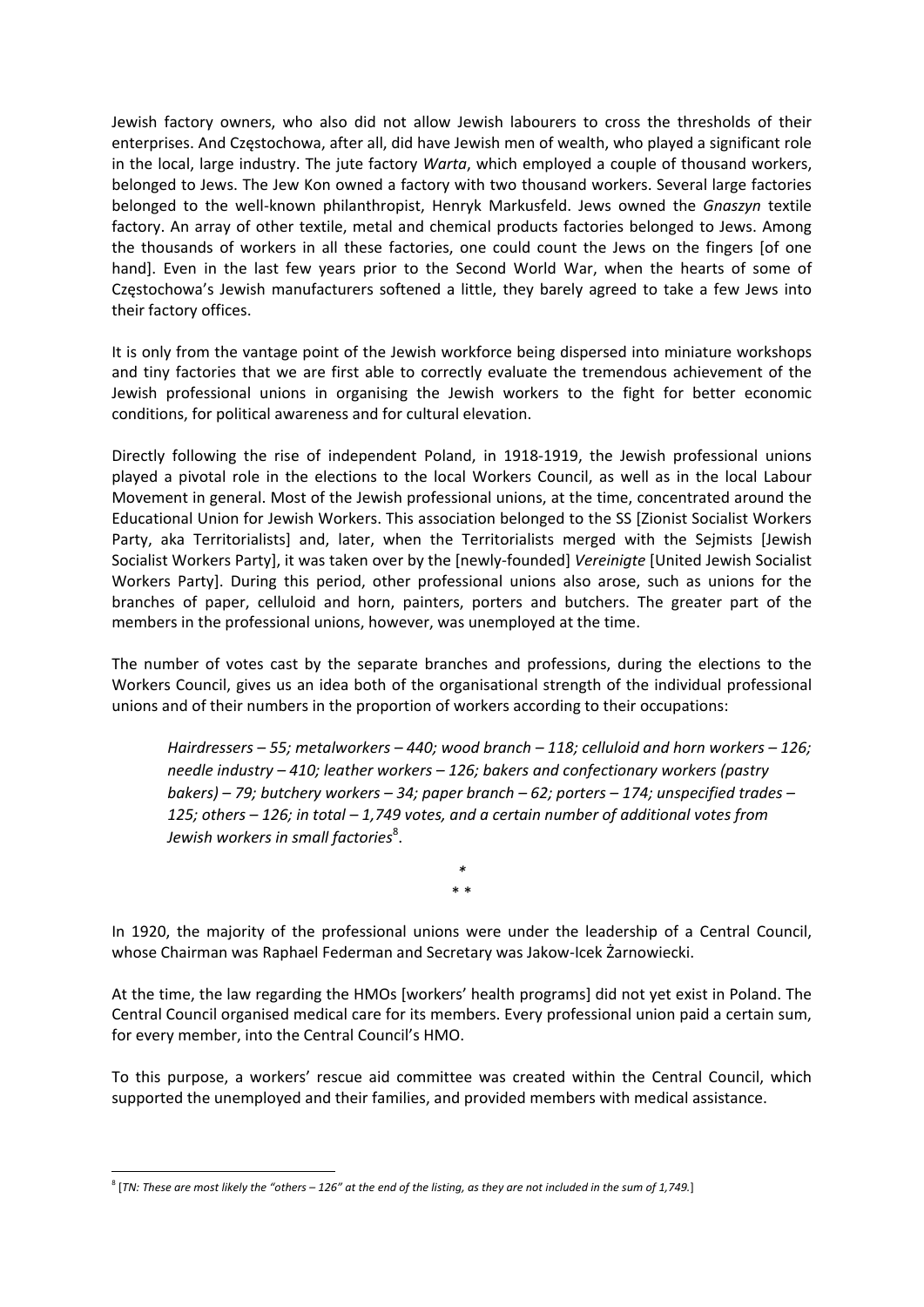On Saturday, 19<sup>th</sup> February 1921, at the premises of the Tailors Union at Nowy Rynek 2, a meeting of needle workers was held at which it was decided to merge the two needle workers' unions. However, it was still a long time before one union was created.



*The founders of the Tailors Union in Częstochowa; among others: Tyfenberg, Krzepicki, and Rozenblat* 

The needle workers' union was not the only one that was divided. The Professional Movement of the small number of Jewish workers, and even smaller number of employed, continually suffered from the schisms and splits which the four parties – *Vereinigte*, Bund, *Poalei Zion* and the Communists – had among themselves, apart from the dozens of "chronical" illnesses from which the Jewish Labour Movement suffered per se, such as the unclear boundary between labourer, "*chałupnik*" and workshop proprietor – who was usually wretchedly poor himself. The division of the professions into dozens of

sections and the fighting of these sections amongst themselves; the emigration, which every year emptied the ranks of the best professional activists, filling them with youngsters who had gone into the workshop straight from *cheder*.

In 1922, the unification of the Jewish and Polish professional unions came into effect in Poland. The vast majority of the Jewish workers remained in separate divisions but, formally, they were united at the top. They participated in the general conventions and in the main leaderships of the separate industrial unions or of the national federation.



*Founders and leaders of the Tailors Union under the influence of the SDKPL (Communists); sitting, from the right: Ceszynski, Kaneman, Sobol, Rzonsinski, Ganzwa, [and] Rozenblat; standing, from the right: D. Richter, Krzepicki, Opatowski, Hirszberg, Cymberknopf, [and] Ganzwa.*

Communists, or *Vereinigte*, especially at first, stood to the side ‐ but they were organised in their own Central Councils. At first, the Częstochowa Cultural Bureau encompassed only four professional unions: the clothing industry, wood, food and brush [industry] workers. The rest of the Jewish professional unions in the city were included in the Central Council which was headed by the Vereinigte, later the Independent Socialist [Labour] Party<sup>10</sup>. The Cultural Bureau, which was

In the larger cities, the unification was tighter, due to the fact that the local Jewish professional unions were bound together by a Central Council or Cultural Bureau<sup>9</sup> and, through the mediation of this body. were represented in the local *rada*, viz. the city's General Central of all professional unions. This was a unity beyond the bond within the separate trades. Jewish divisions of tailors, cobblers, textile workers, etc. formed part of their given trade's general union.

The Cultural Bureaus mostly unified those Jewish professional unions that were under the political influence of the Bund. Jewish professional unions, which were affiliated with other parties such as *Poalei Zion*, the

<sup>9</sup> [*TN: This institution is subsequently sometimes also referred to as "Cultural Council."*]

<sup>&</sup>lt;sup>10</sup> [TN: "Niezależna Socjalistyczna Partia Pracy"; political party headed by Bolesław Drobner, with which "Vereinigte" merged in 1922.]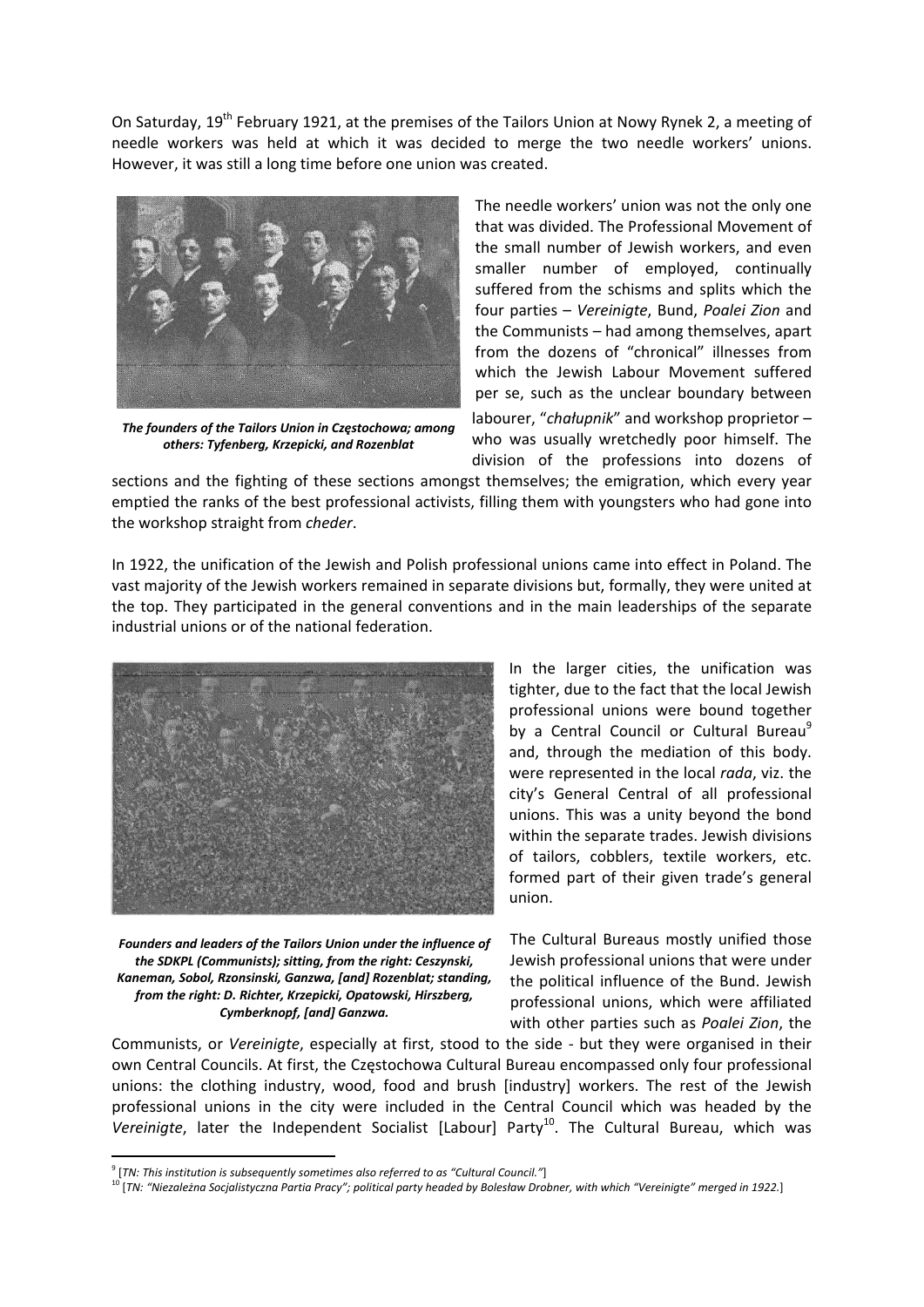organised in March 1923, therefore founded parallel unions under different names. Thus, for instance, an offshoot of the haulage workers, under the leadership of the Cultural Bureau, was called the "Transport Workers Union"; that of the butchery workers – "Food Workers", etc.



*The Management of the Food Industry Professional Union (Bakers). Seated (R‐L): Mildsztajn Lajbel, Grabianski Ludwik, Lebek Leon, Jaronowski Izrael, Federman Raphael, Altman Becalel, [and] Zusman Majer. Sstanding (R‐L): Bajgelman Mojsze, Laska Zyskind, Klabisz Stanisław, Fajtel Fajwel, Kolton Icek, Jakubowicz Mordche, [and] Ickowicz Abram.*

The Cultural Bureau was headed by Raphael Federman, who had switched over to the Bund and, who formerly, as member of *Vereinigte*, had stood at the top of the Central Council. Other prominent activists of the Cultural Bureau were the Bundists Mojsze Lederman (leather workers), Abram Frydman, Abram Rozenblat, Cyna Orzech (bakery workers), Mojsze Berkensztadt, Szymon Rozental, Andzia Manowicz, Eljasz Sztajnic, Lajbisz Kamiński, Josef Kruze [Krauze?], Henech Fefer, Zysser Cyncynatus, and Icek Stopnicer.

Besides the regular professional work and cultural activity, the Cultural Bureau also occupied itself with extending aid to the unemployed. In March 1926, the Cultural Bureau distributed food to 303 families, [paid for] from funds it had received from the National Council of the Jewish

Professional Unions in Poland. In that same month, the Cultural Bureau also distributed aid, which it had received from the Częstochowa *Kehilla*, to 204 families. In the summer of that same year, the Cultural Council distributed a large sum of money from America to about 500 families of the jobless. All in all, in 1926, 2,390 families - which comprised 6,948 individuals - benefited from the relief operations of the Cultural Council.

Over the course of 1926, in addition to the four professional unions mentioned above, other professional unions from the branches of the chemical industry, metal, leather, transport, butchers, printers and painters joined the Cultural Bureau. At the conference [held] on 15<sup>th</sup> January, where a new Cultural Bureau leadership was elected, fifteen professional unions were represented, numbering around 1,150 members. At these elections, the Bund received thirty-five votes, the Communists fifteen and the Leftist *Poalei Zion* three. The new council was made up of seventeen Bundists, seven Communists and one Leftist *Poalei Zion* member. Resolutions were adopted regarding the Jewish labourers' right to work and the employment of Jews in municipal institutions, and regarding the right to use the Yiddish language in the general  $HMO^{11}$ .

During that period, the "*stowarzyszenie*" (association) of the commercial employees, which was transformed into a modern professional union, joined the Cultural Bureau. This same union also ceased to be a bastion of assimilation. The union's rich library, with 15,000 books in different languages except for Yiddish, was later unified with the Cultural Bureau's Medem Library, which only had books in Yiddish. The foundation for the Medem Library was laid by Jakow Rozenberg, who donated one thousand *złoty* in memory of Wladimir Medem, following his death in 1923. The first librarian at the Medem Library was Comrade Andzia Manowicz. During the horrific Nazi occupation, the library functioned illegally in the home of Comrade Rajzla Berkensztadt.

 $11$  [TN: As opposed to Zionists, the Territorialists championed the Yiddish language instead of modern Hebrew, and were opposed to *creating a Jewish State in Palestine.*]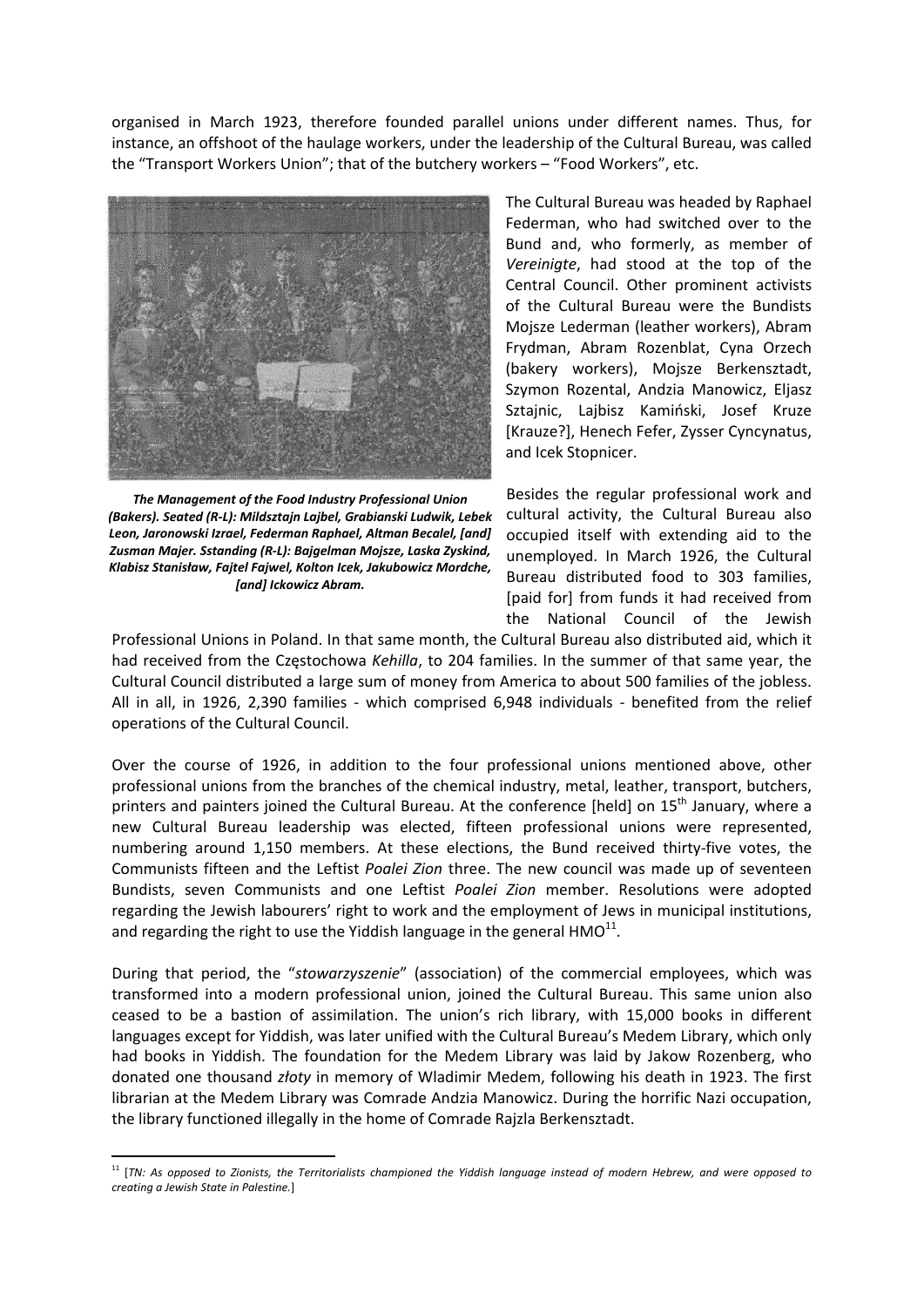At the Cultural Council's conference of  $5<sup>th</sup>$  November 1937 eight Jewish unions, with over one thousand members, were represented.

By 1<sup>st</sup> January 1939, the Cultural Council represented the following seven professional unions:

- 1) clothing industry 438 members;
- 2) food 106;
- 3) leather 73;
- 4) commercial employees 200;
- 5) hairdressers 52;
- 6) transport 80;
- 7) Socialist craftsmen 104.

[They were] 1,052 members in total, of whom 766 were men, 168 women and 118 minors. Besides these, another 690 Jewish workers were organised in divisions together with Polish labourers in the unions of textiles, metal, construction and chemicals. At the start of 1939, there were a total of 1,472 Jewish workers and employees organised into the professional unions.

An uncommonly important area of work of the Jewish professional unions was the organisation of the younger workers, who were the most wronged and most exploited element.

We can form a picture of the Jewish working young's conditions of work and wages, based upon the correspondence from Częstochowa which was printed in the *Jugend Wecker* [Awakener of Youth], 1927, № 19. There, we read:

*The working day of the young labourers in the trades of clothing, leather and wood is one of* 10-12 hours. We find at young workers of eleven and up. Their wages are 4-5 gulden [viz. złoty] a week. The situation of the girls, who work in linen, clothes, and with milliners, is a *particularly difficult one. Here, we can even encounter ten‐year‐olds, who work from seven in the morning until eight at night, with a half‐hour break for lunch.*

*The majority of the minors are not insured in the HMO. The only exceptions are those who work in workshops together with older workers. We find youths who hire themselves out for a two‐year apprenticeship ‐ and they work absolutely for free.*

*In the chemicals industry, the situation of the youth is also a bad one. There are some 200 minors employed in it, 30% of whom are Polish. In this same branch of industry, one can* encounter youths aged 10-12, who work up to 13 hours a day  $-$  for a weekly wage of four *"whole" gulden.* 

*There are cases when the Labour Inspector comes to visit the little factory and they lock up the young workers in the filthy factory hut, in order to avoid any form of examination. The manufacturers even allow themselves to beat young workers for such "impudence" as not fetching water for the lady of the house. One can only dream about a paid holiday (wakacje).* 

From that same correspondence, we also learn about the efforts on part of the youth to organise themselves to fight for improved conditions:

*We have now set out to establish a youth division within the Chemicals Union. The first steps have already been taken. Two organisational meetings have been held and a temporary*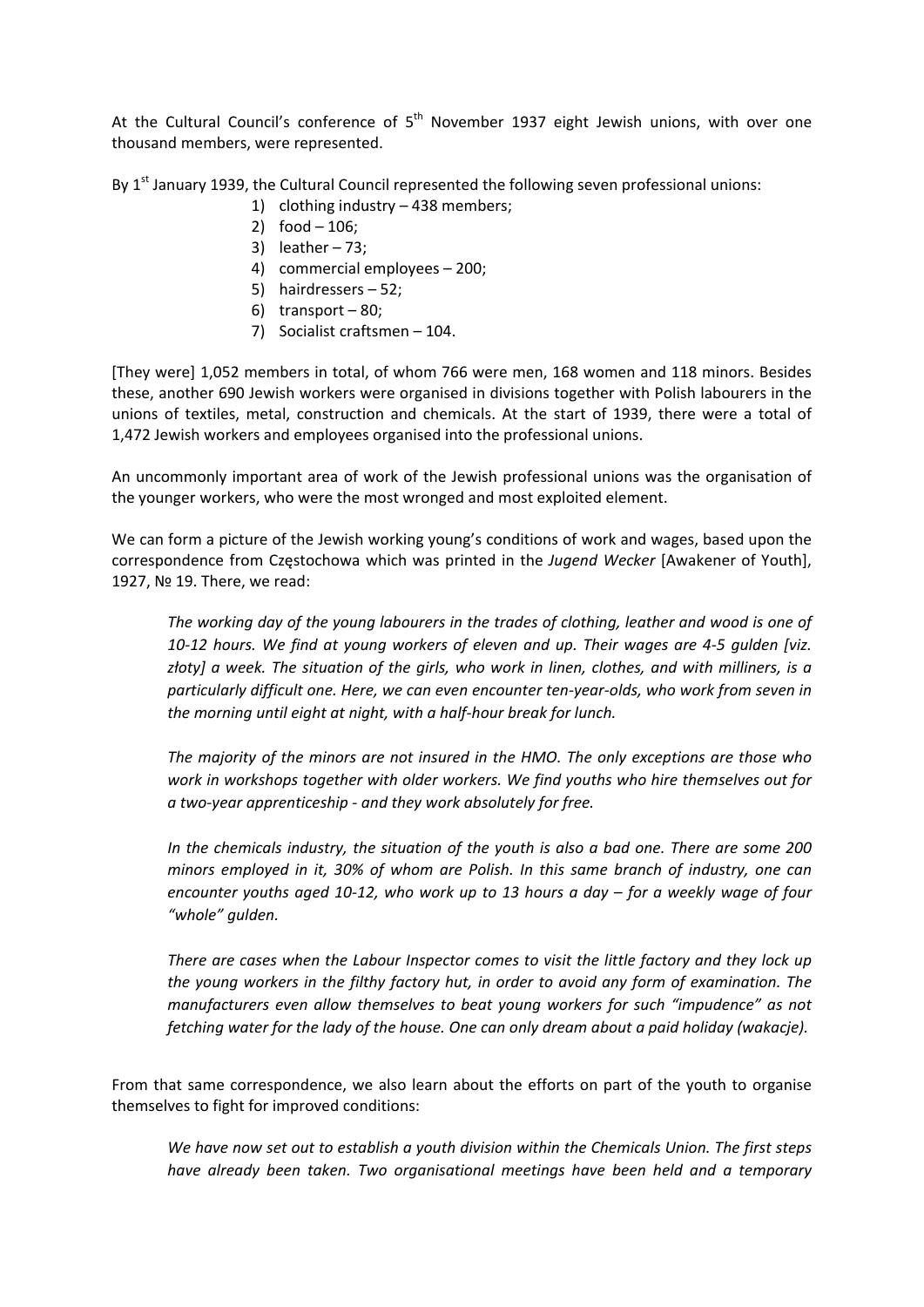*commission has been chosen, whose task it is to organise all the young workers of the chemicals industry. This work is being conducted out by the local Youth Bureau (the leadership of the youth divisions of the Cultural Bureau, founded in 1925).*

A decade later, the situation of the young Jewish workers in other branches of industry was no better than that of the young chemical workers in 1927, and the Jewish professional unions set out to organise them for the struggle. Here, in the *Jugend Wecker* from 1936, № 22, we read an interesting report on a strike of young Jewish metal workers:

*In Częstochowa, there are a couple of dozen metal factories which have hitherto not been organised into the Metal Union. Those working there are, for the most part, young Jewish labourers, who earn eighty grosz and [up to] one gulden for a day of arduous toil. Furthermore, they work there under the most horrific hygienic conditions. The workers did not even dream of a holiday (wakacje). The Metal Union, aided by a group of Zukunft12members, began a wide propaganda to draw the workers into the Union – and it was indeed successful. It was immediately resolved to put an end to the dreadful exploitation that has been in force for years. The Union put forth [the following] demands: 1) a collective settlement; 2) a rise in wages; 3) hygienic working conditions. The negotiations dragged on for many weeks and achieved no results. It is noteworthy, that the Jewish manufacturers chose members of the 'Endecja' as their representatives to negotiate with the workers. On Tuesday, 25th August, the workers went on an occupation‐strike inside ten factories. In total, 360 workers went on strike, 80% of whom were youth.*

The sorrowful handling on the part of the Jewish manufacturers in this strike – allying themselves with the *Endecja* antisemites against striking Jewish labourers – was unfortunately not an isolated case. There were even worse instances, where Jewish capitalists sacked Jewish labourers from their factories, merely for having dared to go on strike – and even incredible cases where Jewish manufacturers hired *Endecja* hooligans against Jewish strikers. This is what we read in a report from Częstochowa, in the *Volkszeitung*, dated 6<sup>th</sup> December 1936:

*Jewish and Polish labourers work in the Jewish factory 'Pol Metal', whose owners are Messrs Jelen and Edelis. There, working conditions and wages are very bad. The workers began to organise, which greatly displeased the Jewish manufacturers. As soon as they found out about it, first of all, they fired the few Jewish labourers who were employed there. The Jewish workers were given a fortnight's wages on the spot and the factory became "Judenrein".*

And here is a letter, which was reprinted in the *Volkszeitung*, dated 11<sup>th</sup> April 1938:

During the occupation-strike at the Szaja & Frank factory, Mr Frank, with the aid of a band of *'Endecja' bruisers, attempted to drive the strikers out of his factory. When this failed, he managed to convince the 'Endecja' female workers to break the strike and promised he would give them employment. That is exactly what happened. They broke the strike, left the factory and sent their husbands ‐ 'Endecja' members ‐ to drive those remaining out of the factory. After 97 days of striking, under the most terrible conditions, the supposed democrat (Frank) dismissed ten Jewish labourers from their work. All the rest remained.*

*The same happened in Epsztajn's button factory, where they fired the Jewish female workers.* 

 <sup>12</sup> [*TN: "Future"; the Bund's youth organisation*.]